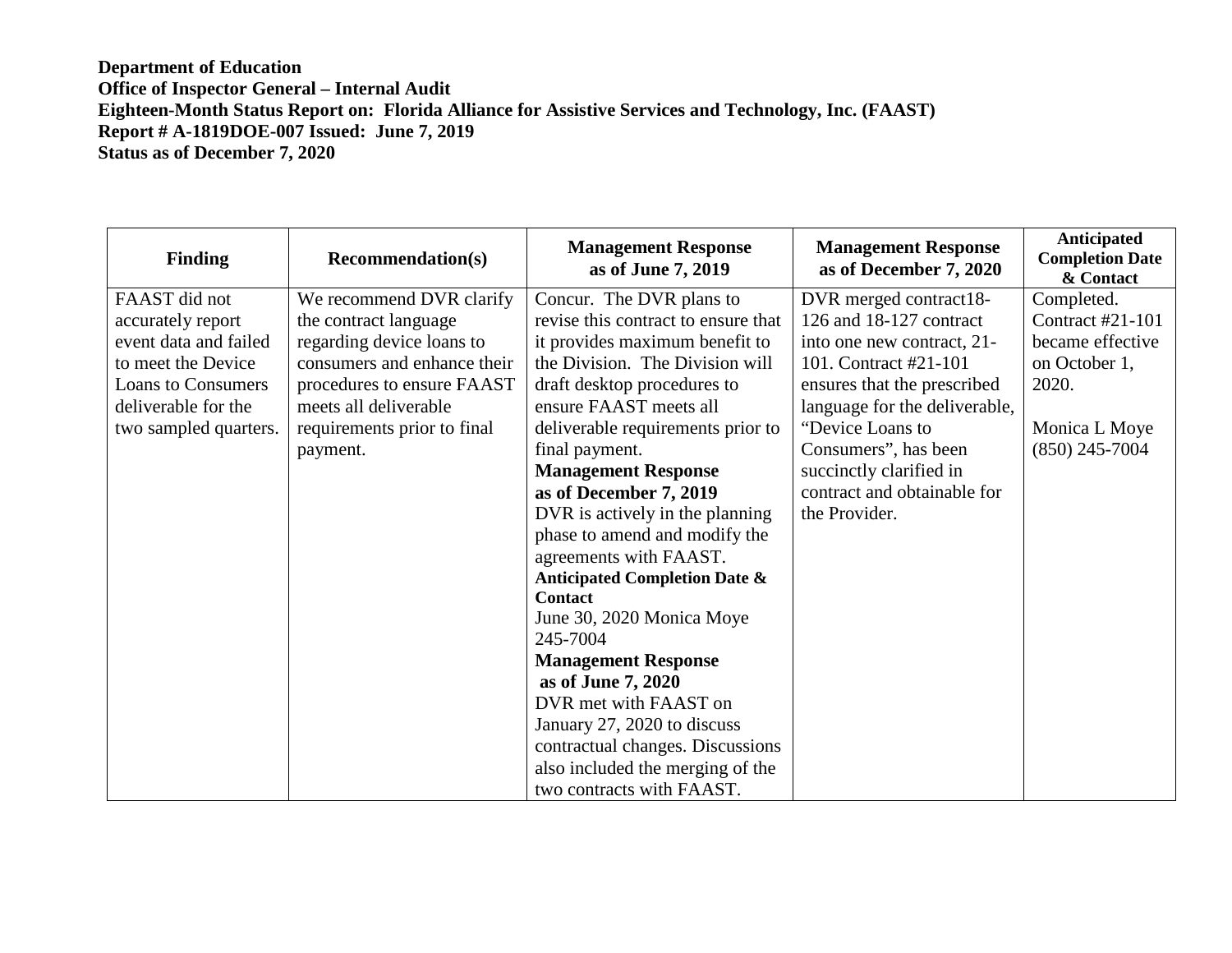**Department of Education Office of Inspector General – Internal Audit Eighteen-Month Status Report on: Florida Alliance for Assistive Services and Technology, Inc. (FAAST) Report # A-1819DOE-007 Issued: June 7, 2019 Status as of December 7, 2020** 

| <b>Finding</b>                                                                  | <b>Recommendation(s)</b>                                                                                                                                                                                                         | <b>Management Response</b><br>as of June 7, 2019                                                                                                                                                                                                                                                                                                                                                                                                                           | <b>Management Response</b><br>as of December 7, 2020                                                                                                                                                                                        | Anticipated<br><b>Completion Date</b><br>& Contact |
|---------------------------------------------------------------------------------|----------------------------------------------------------------------------------------------------------------------------------------------------------------------------------------------------------------------------------|----------------------------------------------------------------------------------------------------------------------------------------------------------------------------------------------------------------------------------------------------------------------------------------------------------------------------------------------------------------------------------------------------------------------------------------------------------------------------|---------------------------------------------------------------------------------------------------------------------------------------------------------------------------------------------------------------------------------------------|----------------------------------------------------|
| DVR did not conduct<br>monitoring in<br>accordance with the<br>monitoring plan. | We recommend DVR<br>conduct monitoring in<br>accordance with the risk<br>assessment and subsequent<br>monitoring plan. In addition,<br>we recommend DVR<br>promptly provide the<br>monitoring results and<br>recommendations for | Merging the two contracts will<br>be effective October 1, 2020.<br><b>Anticipated Completion Date</b><br>& Contact<br>October 1, 2020<br>Monica L Moye<br>$(850)$ 245-7004<br>Concur. The DVR will create<br>and complete monitoring tools<br>and procedures in accordance<br>with the risk assessment and<br>subsequent monitoring plan.<br>Monitoring will be conducted.<br>Results and recommendations<br>will be provided to FAAST, and<br>corrective actions on noted | In accordance with the risk<br>assessment, the new<br>contract #21-101 has a bi-<br>annual monitoring<br>requirement. The next<br>scheduled monitoring is for<br>March 2021. The<br>monitoring review will<br>include but not limited to an | March 2021<br>Monica L Moye<br>$(850)$ 245-7004    |
|                                                                                 | improvement to FAAST and<br>ensure corrective action has                                                                                                                                                                         | deficiencies will be tracked.<br><b>Management Response</b>                                                                                                                                                                                                                                                                                                                                                                                                                | in depth review of<br>deliverable performance and                                                                                                                                                                                           |                                                    |
|                                                                                 | been initiated on noted                                                                                                                                                                                                          | as of December 7, 2019                                                                                                                                                                                                                                                                                                                                                                                                                                                     | funding bi-annual funding                                                                                                                                                                                                                   |                                                    |
|                                                                                 | deficiencies.                                                                                                                                                                                                                    | DVR is currently conducting a                                                                                                                                                                                                                                                                                                                                                                                                                                              | review.                                                                                                                                                                                                                                     |                                                    |
|                                                                                 |                                                                                                                                                                                                                                  | desk monitoring of the GR and                                                                                                                                                                                                                                                                                                                                                                                                                                              |                                                                                                                                                                                                                                             |                                                    |
|                                                                                 |                                                                                                                                                                                                                                  | HHS funded agreements with<br>FAAST.                                                                                                                                                                                                                                                                                                                                                                                                                                       |                                                                                                                                                                                                                                             |                                                    |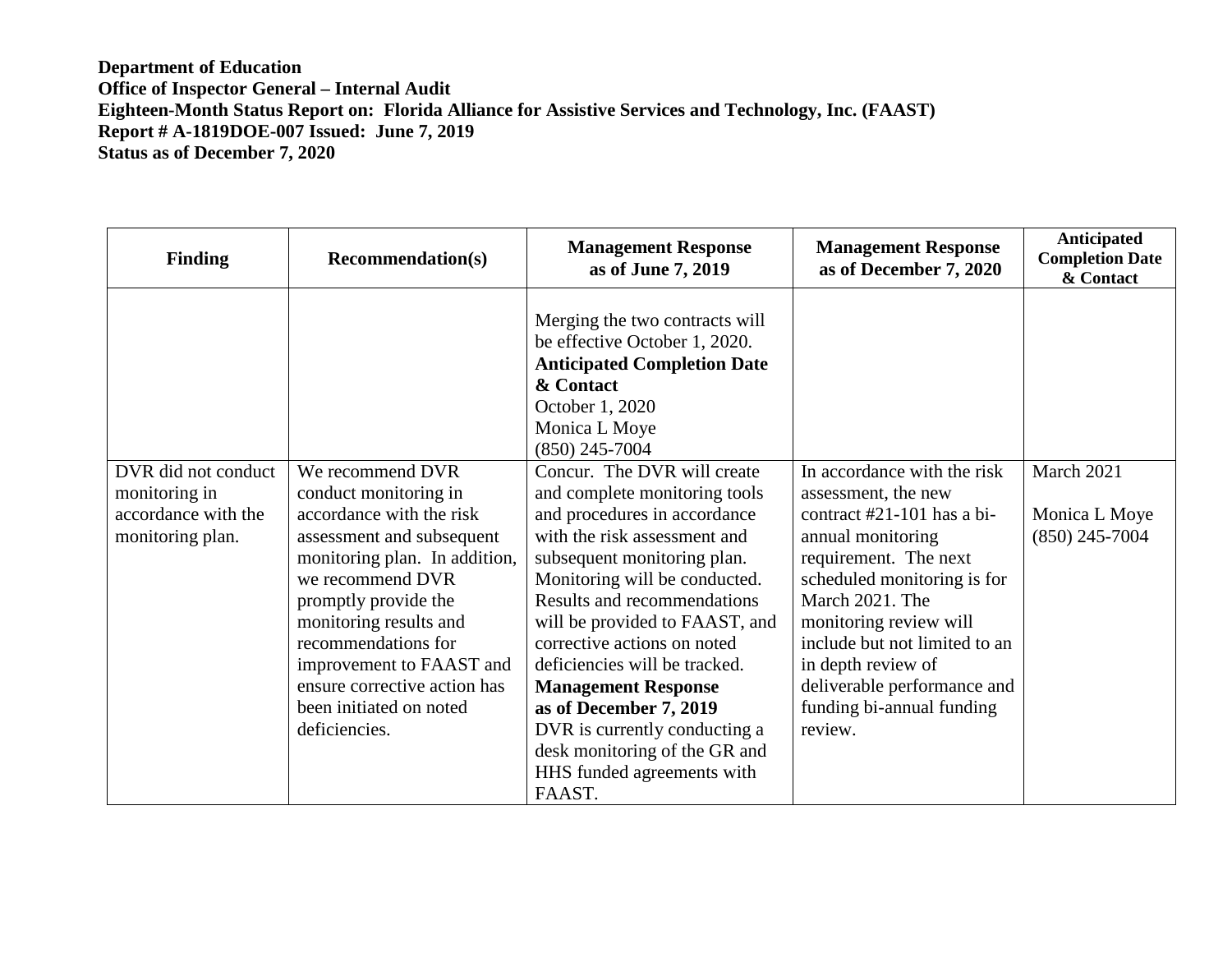**Department of Education Office of Inspector General – Internal Audit Eighteen-Month Status Report on: Florida Alliance for Assistive Services and Technology, Inc. (FAAST) Report # A-1819DOE-007 Issued: June 7, 2019 Status as of December 7, 2020** 

| <b>Finding</b> | <b>Recommendation(s)</b> | <b>Management Response</b><br>as of June 7, 2019 | <b>Management Response</b><br>as of December 7, 2020 | <b>Anticipated</b><br><b>Completion Date</b><br>& Contact |
|----------------|--------------------------|--------------------------------------------------|------------------------------------------------------|-----------------------------------------------------------|
|                |                          | <b>Anticipated Completion Date &amp;</b>         |                                                      |                                                           |
|                |                          | Contact                                          |                                                      |                                                           |
|                |                          | January 1, 2020                                  |                                                      |                                                           |
|                |                          | Monica Moye                                      |                                                      |                                                           |
|                |                          | 245-7004                                         |                                                      |                                                           |
|                |                          | <b>Management Response</b>                       |                                                      |                                                           |
|                |                          | as of June 7, 2020                               |                                                      |                                                           |
|                |                          | Due to most recent                               |                                                      |                                                           |
|                |                          | developments and concerns with                   |                                                      |                                                           |
|                |                          | the contractor, DVR delayed any                  |                                                      |                                                           |
|                |                          | further monitoring to not                        |                                                      |                                                           |
|                |                          | interfere with the ongoing                       |                                                      |                                                           |
|                |                          | investigations or duplicate                      |                                                      |                                                           |
|                |                          | efforts. In addition, DVR will be                |                                                      |                                                           |
|                |                          | developing a new monitoring                      |                                                      |                                                           |
|                |                          | frequencies in relations to the                  |                                                      |                                                           |
|                |                          | new contract development.                        |                                                      |                                                           |
|                |                          | <b>Anticipated Completion Date</b>               |                                                      |                                                           |
|                |                          | & Contact                                        |                                                      |                                                           |
|                |                          | <b>January 1, 2021</b>                           |                                                      |                                                           |
|                |                          | Monica L Moye                                    |                                                      |                                                           |
|                |                          | $(850)$ 245-7004                                 |                                                      |                                                           |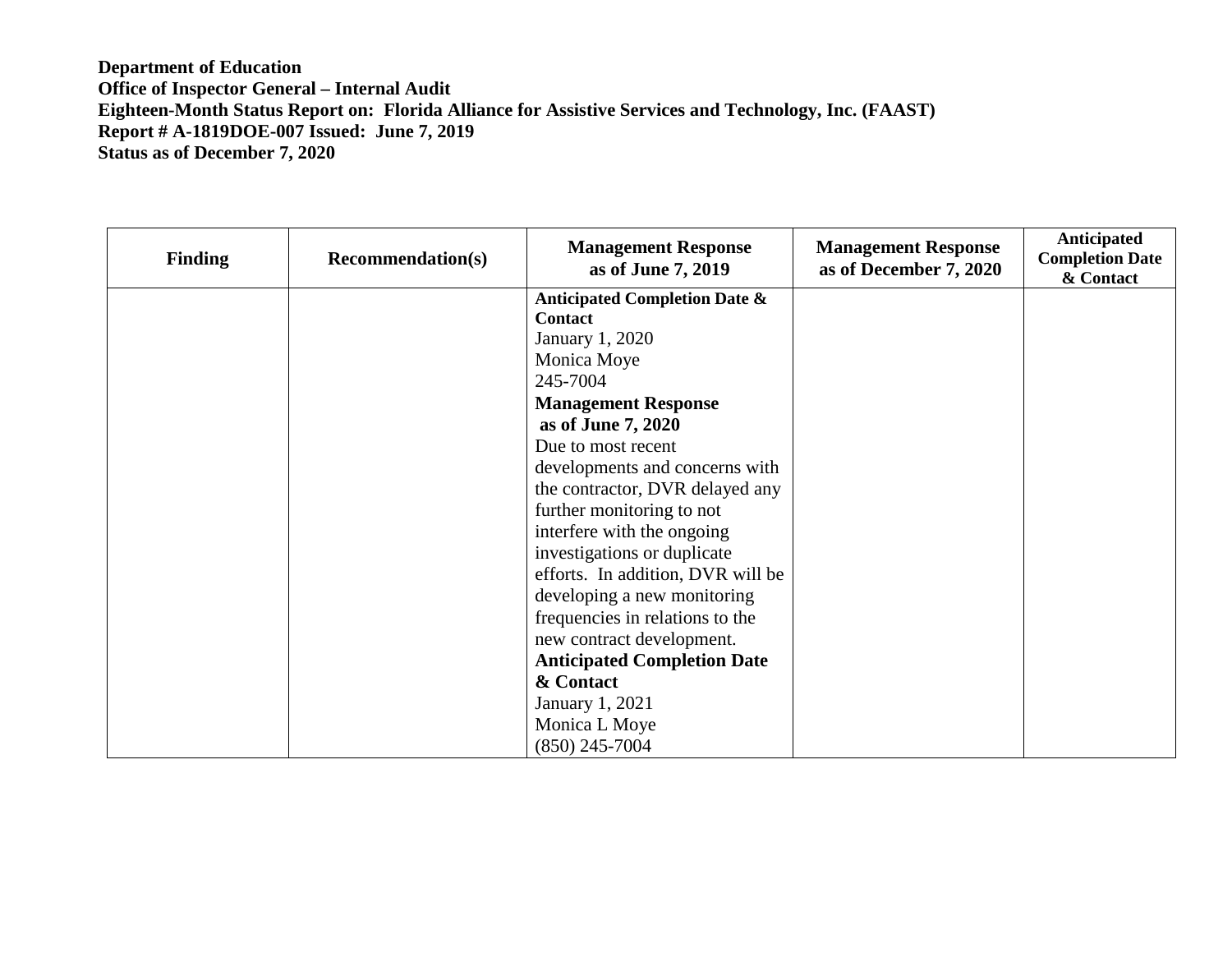## **Department of Education Office of Inspector General – Internal Audit Eighteen-Month Status Report on: Florida Alliance for Assistive Services and Technology, Inc. (FAAST) Report # A-1819DOE-007 Issued: June 7, 2019 Status as of December 7, 2020**

| <b>Management Response</b><br>as of June 7, 2019 | <b>Management Response</b><br>as of December 7, 2020                                                                                                                                                                                                                                                                                                                                                                                                                                                                                                                                                                                                                                                                                                                                                                                                                                                                                                                                                                             | Anticipated<br><b>Completion Date</b><br>& Contact                                                                                                                 |
|--------------------------------------------------|----------------------------------------------------------------------------------------------------------------------------------------------------------------------------------------------------------------------------------------------------------------------------------------------------------------------------------------------------------------------------------------------------------------------------------------------------------------------------------------------------------------------------------------------------------------------------------------------------------------------------------------------------------------------------------------------------------------------------------------------------------------------------------------------------------------------------------------------------------------------------------------------------------------------------------------------------------------------------------------------------------------------------------|--------------------------------------------------------------------------------------------------------------------------------------------------------------------|
| Concur. FAAST reports device                     | FAAST has updated its                                                                                                                                                                                                                                                                                                                                                                                                                                                                                                                                                                                                                                                                                                                                                                                                                                                                                                                                                                                                            | Completed                                                                                                                                                          |
| loans in accordance with the                     | contracts with VR and with                                                                                                                                                                                                                                                                                                                                                                                                                                                                                                                                                                                                                                                                                                                                                                                                                                                                                                                                                                                                       | October 1, 2020,                                                                                                                                                   |
| standards established by the                     |                                                                                                                                                                                                                                                                                                                                                                                                                                                                                                                                                                                                                                                                                                                                                                                                                                                                                                                                                                                                                                  | Whitney Harris,                                                                                                                                                    |
|                                                  |                                                                                                                                                                                                                                                                                                                                                                                                                                                                                                                                                                                                                                                                                                                                                                                                                                                                                                                                                                                                                                  | Executive                                                                                                                                                          |
|                                                  |                                                                                                                                                                                                                                                                                                                                                                                                                                                                                                                                                                                                                                                                                                                                                                                                                                                                                                                                                                                                                                  | <b>Director</b>                                                                                                                                                    |
|                                                  |                                                                                                                                                                                                                                                                                                                                                                                                                                                                                                                                                                                                                                                                                                                                                                                                                                                                                                                                                                                                                                  |                                                                                                                                                                    |
|                                                  |                                                                                                                                                                                                                                                                                                                                                                                                                                                                                                                                                                                                                                                                                                                                                                                                                                                                                                                                                                                                                                  |                                                                                                                                                                    |
|                                                  |                                                                                                                                                                                                                                                                                                                                                                                                                                                                                                                                                                                                                                                                                                                                                                                                                                                                                                                                                                                                                                  |                                                                                                                                                                    |
|                                                  |                                                                                                                                                                                                                                                                                                                                                                                                                                                                                                                                                                                                                                                                                                                                                                                                                                                                                                                                                                                                                                  |                                                                                                                                                                    |
|                                                  |                                                                                                                                                                                                                                                                                                                                                                                                                                                                                                                                                                                                                                                                                                                                                                                                                                                                                                                                                                                                                                  |                                                                                                                                                                    |
|                                                  |                                                                                                                                                                                                                                                                                                                                                                                                                                                                                                                                                                                                                                                                                                                                                                                                                                                                                                                                                                                                                                  |                                                                                                                                                                    |
|                                                  |                                                                                                                                                                                                                                                                                                                                                                                                                                                                                                                                                                                                                                                                                                                                                                                                                                                                                                                                                                                                                                  |                                                                                                                                                                    |
|                                                  |                                                                                                                                                                                                                                                                                                                                                                                                                                                                                                                                                                                                                                                                                                                                                                                                                                                                                                                                                                                                                                  |                                                                                                                                                                    |
|                                                  |                                                                                                                                                                                                                                                                                                                                                                                                                                                                                                                                                                                                                                                                                                                                                                                                                                                                                                                                                                                                                                  |                                                                                                                                                                    |
|                                                  |                                                                                                                                                                                                                                                                                                                                                                                                                                                                                                                                                                                                                                                                                                                                                                                                                                                                                                                                                                                                                                  |                                                                                                                                                                    |
|                                                  |                                                                                                                                                                                                                                                                                                                                                                                                                                                                                                                                                                                                                                                                                                                                                                                                                                                                                                                                                                                                                                  |                                                                                                                                                                    |
|                                                  |                                                                                                                                                                                                                                                                                                                                                                                                                                                                                                                                                                                                                                                                                                                                                                                                                                                                                                                                                                                                                                  |                                                                                                                                                                    |
|                                                  |                                                                                                                                                                                                                                                                                                                                                                                                                                                                                                                                                                                                                                                                                                                                                                                                                                                                                                                                                                                                                                  |                                                                                                                                                                    |
|                                                  |                                                                                                                                                                                                                                                                                                                                                                                                                                                                                                                                                                                                                                                                                                                                                                                                                                                                                                                                                                                                                                  |                                                                                                                                                                    |
|                                                  |                                                                                                                                                                                                                                                                                                                                                                                                                                                                                                                                                                                                                                                                                                                                                                                                                                                                                                                                                                                                                                  |                                                                                                                                                                    |
|                                                  |                                                                                                                                                                                                                                                                                                                                                                                                                                                                                                                                                                                                                                                                                                                                                                                                                                                                                                                                                                                                                                  |                                                                                                                                                                    |
|                                                  |                                                                                                                                                                                                                                                                                                                                                                                                                                                                                                                                                                                                                                                                                                                                                                                                                                                                                                                                                                                                                                  |                                                                                                                                                                    |
|                                                  |                                                                                                                                                                                                                                                                                                                                                                                                                                                                                                                                                                                                                                                                                                                                                                                                                                                                                                                                                                                                                                  |                                                                                                                                                                    |
|                                                  |                                                                                                                                                                                                                                                                                                                                                                                                                                                                                                                                                                                                                                                                                                                                                                                                                                                                                                                                                                                                                                  |                                                                                                                                                                    |
| We recommend FAAST<br>support performance. If    | <b>Recommendation(s)</b><br>streamline its data gathering<br>and reporting procedures to<br>ensure accuracy of reported<br><b>Agency for Community Living</b><br>deliverables and maintain<br>(ACL). FAAST will work<br>adequate documentation to<br>collaboratively with DVR to<br>revise contract language<br><b>FAAST</b> makes adjustments<br>regarding device loans to ensure<br>subsequent to an approved<br>reporting procedures align<br>invoice, they should provide<br>appropriately to contractual<br>requirements.<br>supporting documentation to<br><b>Management Response</b><br>as of December 7, 2019<br>FAAST continues to report<br>device loans in accordance with<br>the standards established by the<br><b>Agency for Community Living</b><br>(ACL). FAAST understands the<br>importance of ensuring that data<br>gathered for reporting is<br>compliant with both ACL and<br>DVR. Revised language,<br>collaboratively written with<br>DVR, will be a part of the new<br>contract that will go into effect | six subrecipients to reflect<br>the device loan language in<br>accordance with the<br>standards established by the<br><b>Agency for Community</b><br>Living (ACL). |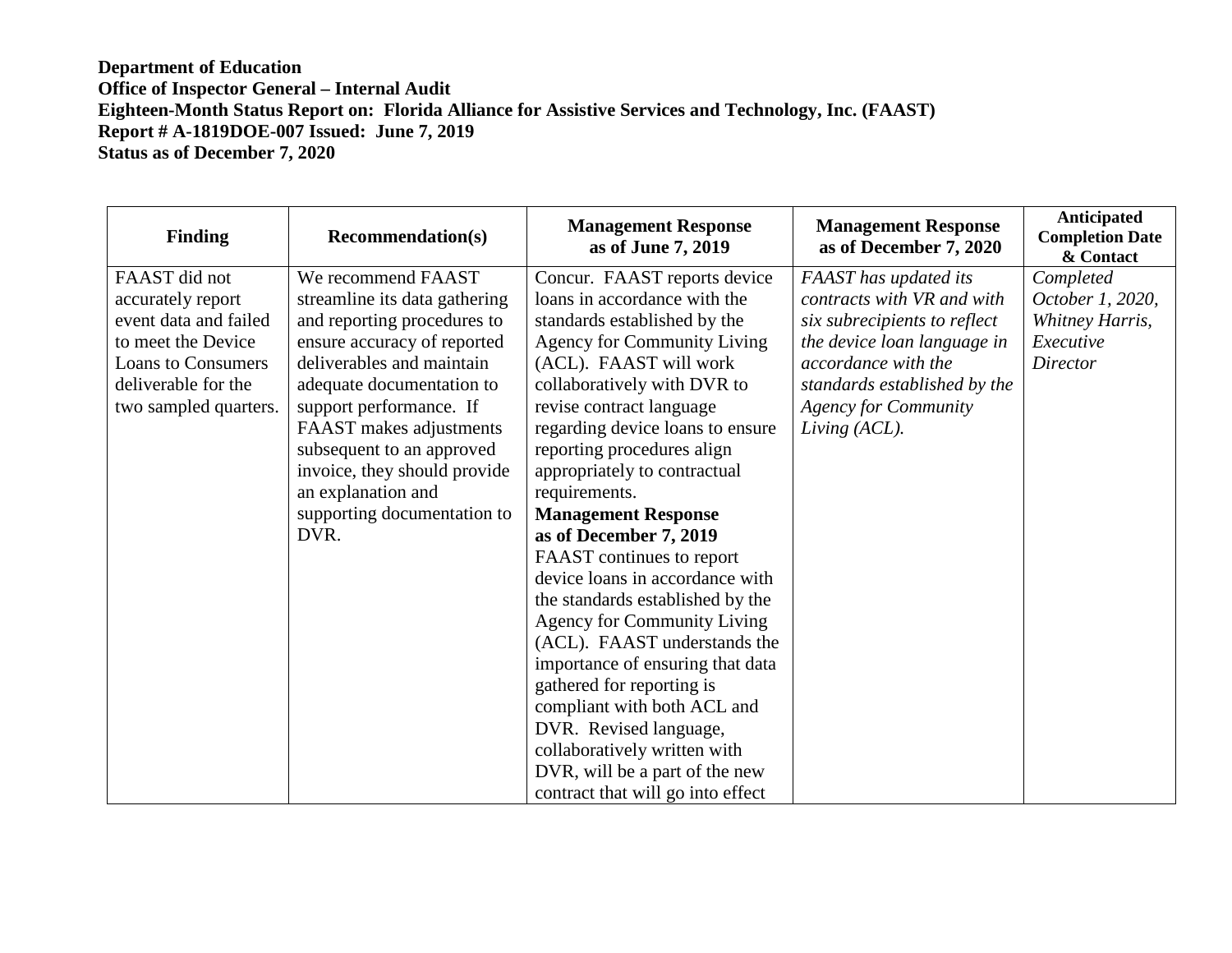## **Department of Education Office of Inspector General – Internal Audit Eighteen-Month Status Report on: Florida Alliance for Assistive Services and Technology, Inc. (FAAST) Report # A-1819DOE-007 Issued: June 7, 2019 Status as of December 7, 2020**

| <b>Finding</b> | <b>Recommendation(s)</b> | <b>Management Response</b><br>as of June 7, 2019 | <b>Management Response</b><br>as of December 7, 2020 | Anticipated<br><b>Completion Date</b><br>& Contact |
|----------------|--------------------------|--------------------------------------------------|------------------------------------------------------|----------------------------------------------------|
|                |                          | July 1, 2020. This language will                 |                                                      |                                                    |
|                |                          | address the deliverable                          |                                                      |                                                    |
|                |                          | definitions, documentation and                   |                                                      |                                                    |
|                |                          | reporting to properly correct the                |                                                      |                                                    |
|                |                          | current concerns.                                |                                                      |                                                    |
|                |                          | <b>Anticipated Completion Date &amp;</b>         |                                                      |                                                    |
|                |                          | <b>Contact</b>                                   |                                                      |                                                    |
|                |                          | 6/30/2020 with contract revision                 |                                                      |                                                    |
|                |                          | discussions to begin within the                  |                                                      |                                                    |
|                |                          | first quarter of the calendar year               |                                                      |                                                    |
|                |                          | 2020.                                            |                                                      |                                                    |
|                |                          | Eric Reed, Deputy Director, or                   |                                                      |                                                    |
|                |                          | <b>Executive Director.</b>                       |                                                      |                                                    |
|                |                          | <b>Management Response</b>                       |                                                      |                                                    |
|                |                          | as of June 7, 2020                               |                                                      |                                                    |
|                |                          | FAAST and DVR have begun                         |                                                      |                                                    |
|                |                          | collaborative work to establish                  |                                                      |                                                    |
|                |                          | new reporting standards for                      |                                                      |                                                    |
|                |                          | device loan deliverables that will               |                                                      |                                                    |
|                |                          | meet ACL and DVR                                 |                                                      |                                                    |
|                |                          | requirements. The new language                   |                                                      |                                                    |
|                |                          | will be incorporated into the                    |                                                      |                                                    |
|                |                          | upcoming contract renewal on                     |                                                      |                                                    |
|                |                          | July 1, 2020. However, if the                    |                                                      |                                                    |
|                |                          | current contract language is                     |                                                      |                                                    |